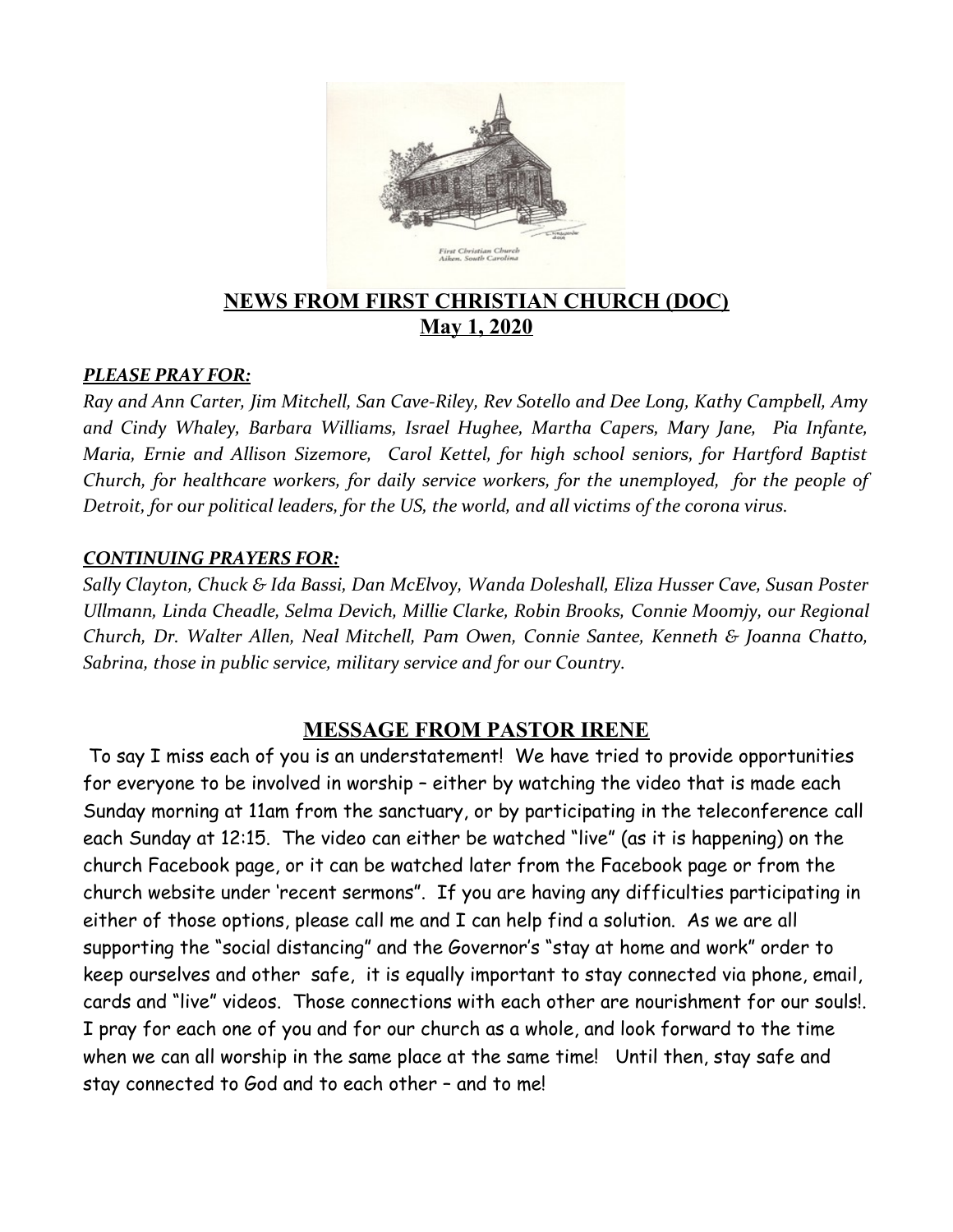## **TELECONFERENCE WORSHIP UPDATE**

I learned that our problems last Sunday were due primarily because we changed our time to noon from 12:15. Apparently we aren't the only church relying on conference calling to share worship with members who do not have or use internet! They suggested avoiding on the hour or half hour call times, so we will return this Sunday to our 12:15 time. They also said to hang up and try again if you get a message saying the conference call is full. Our limit is 25, so we are safely within that number! Thank you for your patience and your tenacity!



# **COMMUNION KIT REFILLS**

Communion Refill kits are available from 1-3 on the last Sunday of the month. If you do not want to receive a communion packet refill, or if you will need delivery please let me know.

## **REMINDERS DURING THIS TIME**

We regularly check the office phone and emails. Offerings may be sent directly to Caroline our financial secretary. Her address is in the directory. And finally services are offered live via Facebook, but may be viewed at anytime following the post. You do not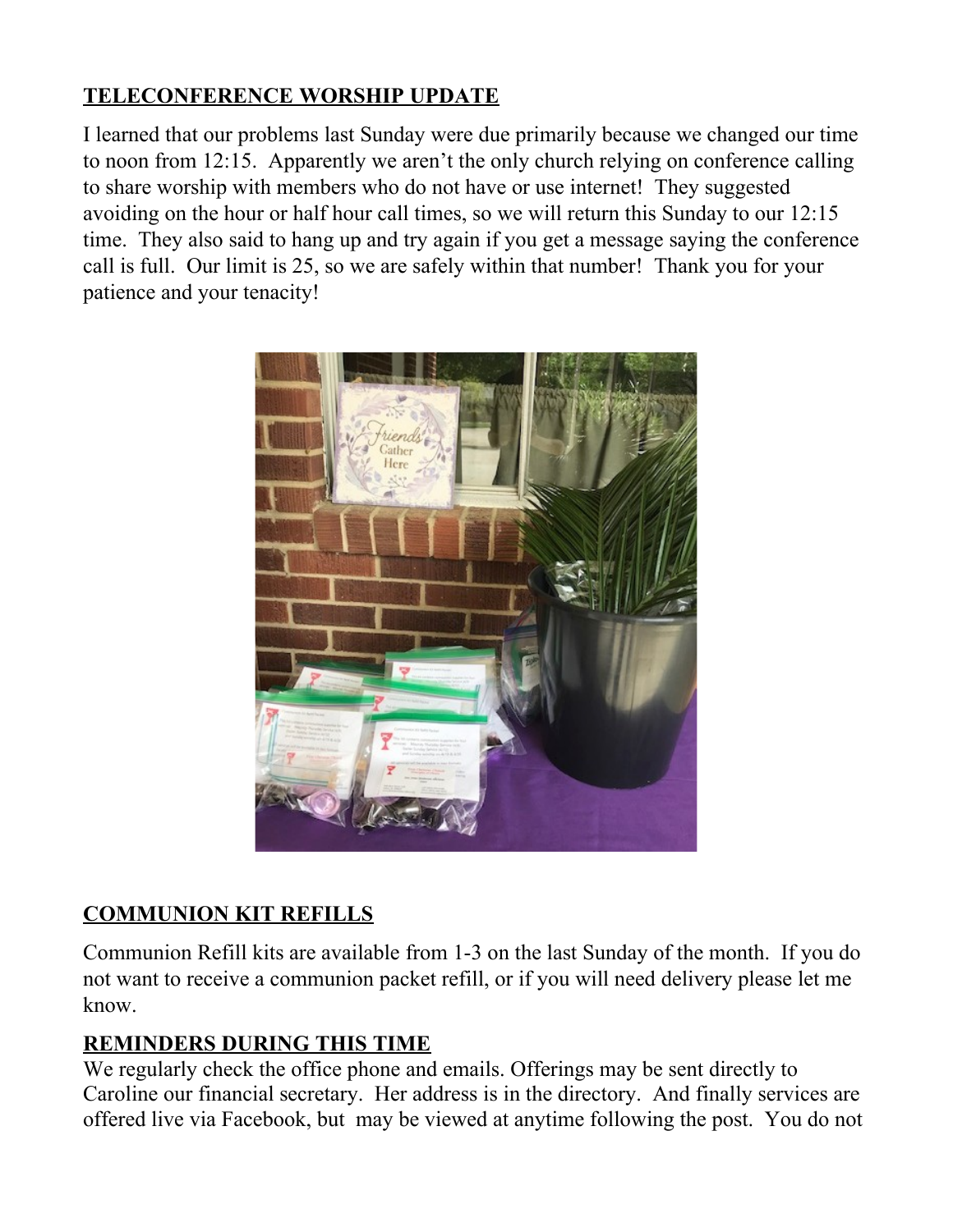need to have a Facebook account to see the service. The teleconference service is offered at 12:15.

### **PENTECOST SUNDAY, MAY 31, 2020**

## **DISCIPLES MISSION FUND SPECIAL OFFERING**

"Planting churches can help change the world"

Planting a church can make a huge and lasting impression in the community "by empowering the oppressed, praying for the disenfranchised, caring for the poor and promoting hope in a fragmented world, the church can literally help change the world."

On Sunday May  $31<sup>st</sup>$ , you will have the opportunity to give to the Pentacost Offering. Each year, half of the Pentecost Offering is designated to the local Christian Disciples Region/Area in an effort to start and sustain new churches. The other half is used by Hope Partnership to support the recruitment, assessment, training and coaching of new church leaders at events like Leadership Academy.

"Our church planters remain committed to answer God's call...to serve their neighbors, spread the gospel, and make more disciples."

Your help is needed for the new church movement to continue to "take root, bear fruit...and grow more Disciples everyday."

## **CDC RECIPES**

The Center for Disease control has this website for how to clean and disinfect your home: www.cdc.gov/coronavirus/2019-ncov/prevent-getting-sick/disinfecting-your-home.html

Among the useful instructions is the use of household bleach for appropriate surfaces. The bleach should be plain, not the type with stain guard. To disinfect use 1/3 of a cup or 5 tablespoons per gallon of water, or 4 teaspoons per quart of water. Alcohol solutions for surfaces should be at minimum 70%, for hand sanitizer 60% alcohol is enough. Never mix bleach with alcohol or ammonia, either of these combinations will create a harmful gas.

# **FAMILY PROMISE UPDATE:**

Family Promise of Aiken County is taking a purposeful break from regular meetings and also from continued fund raising as a way of supporting the agencies that are already functioning during this time. At our last meeting in March, we had a signing ceremony for the four congregations who have signed on to become "host congregations" when the program is up and running. These are First Presbyterian, Aiken First Baptist, St. Paul's Lutheran and Unitarian Universalist of Aiken. Several other congregations are in various